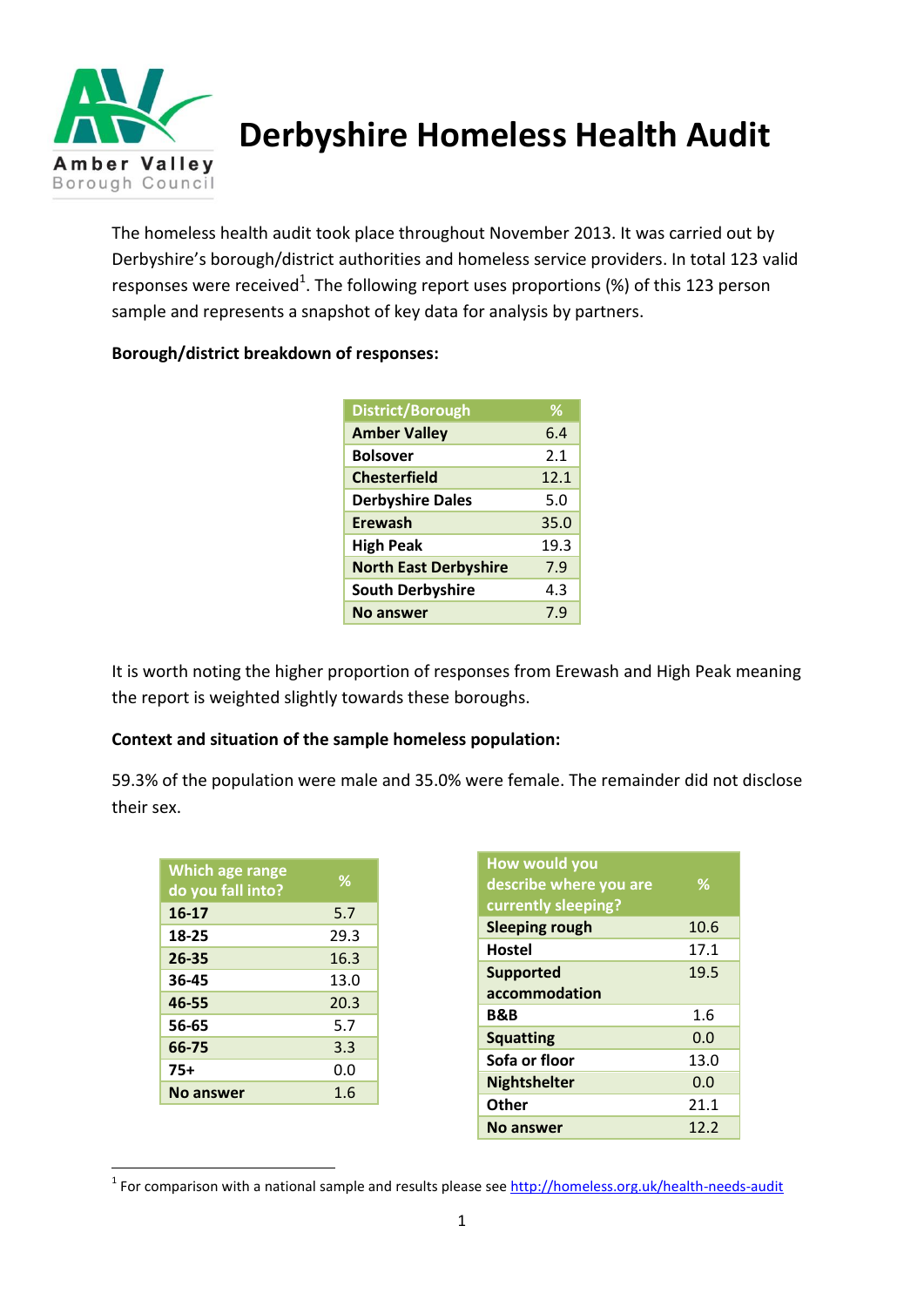# **Registration with local health services:**

| <b>Service</b>                | (%)  | <b>Permanent Temporary</b><br>(%) | No (%) | <b>No answer</b><br>(%) |
|-------------------------------|------|-----------------------------------|--------|-------------------------|
| <b>Homeless</b><br>healthcare | 6.5  | 8.1                               | 45.5   | 39.8                    |
| GP                            | 81.3 | 2.4                               | 9.8    | 6.5                     |
| <b>Dentist</b>                | 50.4 | 4.1                               | 34.1   | 11.4                    |

### **Local health services used in the last six months:**

| <b>Service</b>                | <b>Not used</b><br>(%) | 1-2 times<br>(%) | 3-5 times<br>(%) | <b>More</b><br>than 5<br>times $(\%)$ | <b>No</b><br>answer<br>(%) |
|-------------------------------|------------------------|------------------|------------------|---------------------------------------|----------------------------|
| <b>GP</b>                     | 18.7                   | 29.3             | 20.3             | 30.1                                  | 1.6                        |
| <b>Dentist</b>                | 50.4                   | 34.1             | 3.3              | 1.6                                   | 10.6                       |
| <b>Opticians</b>              | 68.3                   | 18.7             | 1.6              | 0.8                                   | 10.6                       |
| <b>Nurse</b>                  | 52.8                   | 20.3             | 10.6             | 5.7                                   | 10.6                       |
| <b>Walk-in-clinic</b>         | 66.7                   | 15.4             | 3.3              | 2.4                                   | 12.2                       |
| <b>Outpatients</b>            | 65.9                   | 12.2             | 2.4              | 7.3                                   | 12.2                       |
| <b>Homeless</b><br>healthcare | 61.0                   | 9.8              | 4.1              | 6.45                                  | 18.7                       |
| <b>A&amp;E</b>                | 56.9                   | 25.2             | 6.5              | 4.1                                   | 7.3                        |
| <b>Ambulance</b>              | 68.3                   | 19.5             | 4.1              | $\Omega$                              | 8.1                        |
| Hospital                      | 67.5                   | 17.9             | 5.7              | 0                                     | 8.9                        |

# **Local health service offering the most overall help and support:**

| <b>Service</b>              | %    |
|-----------------------------|------|
| GP                          | 56.1 |
| <b>Homeless project</b>     | 17.9 |
| <b>Homeless healthcare</b>  | 7.3  |
| A&E                         | 6.5  |
| Friend/peer                 | 19.5 |
| Family                      | 17.1 |
| <b>Alcohol worker</b>       | 3.3  |
| Drug worker                 | 4.9  |
| <b>Mental health worker</b> | 8.1  |
| <b>Nobody</b>               | 7.3  |
| <b>Other</b>                | 13.0 |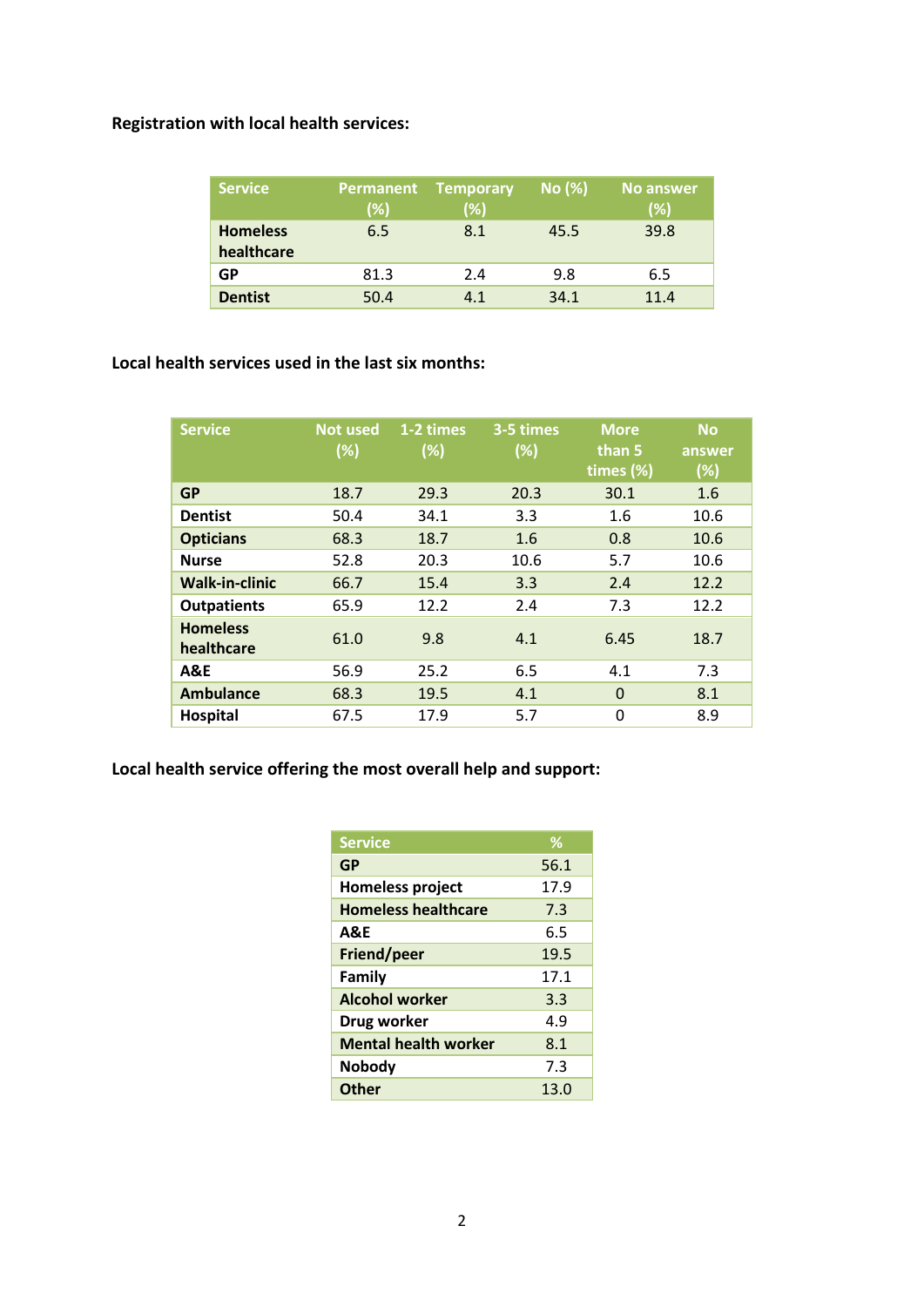**Wellbeing, smoking and meal consumption:** 

| Do you smoke?                                 | ℅    |
|-----------------------------------------------|------|
| Yes                                           | 66.7 |
| No                                            | 25.2 |
| No answer                                     | 5.7  |
| Do you want to stop smoking?                  | ℅    |
| Yes                                           | 25.2 |
| No                                            | 39.8 |
| No answer                                     | 3.3  |
| <b>Offered advice on stopping</b><br>smoking? | $\%$ |
| Yes, and took this up                         | 8.1  |
| Yes, but did not take this up                 | 30.9 |
| <b>No</b>                                     | 21.1 |
| No answer                                     | 8.1  |

| On average, do you eat at     | $\%$ |
|-------------------------------|------|
| least 2 meals a day?          |      |
| Yes                           | 56.1 |
| No                            | 35.8 |
| No answer                     | 5.7  |
|                               |      |
| Are you reliant on food banks | $\%$ |
| for any of your meals?        |      |
| Yes                           | 26.8 |
| No                            | 65.0 |

19.5% of those who ate less than two meals a day reported that this was due to a lack of money, 14.6% said it was not due to money. 51.4% of those who said they were reliant on food banks had visited one between 1 and 10 times in the last twelve months, 11.4% said they had visited one between 10 and 20 times.

## **Physical health needs (1):**

| <b>Health need</b>          | <b>Yes (%)</b> | No (%) | <b>No answer</b><br>$(\%)$ |
|-----------------------------|----------------|--------|----------------------------|
| <b>Chest pain/breathing</b> | 31.7           | 43.9   | 22.0                       |
| Joint/muscular              | 44.7           | 35.8   | 17.1                       |
| Eyes/sight                  | 26.0           | 48.8   | 22.8                       |
| Wound/skin infection        | 17.1           | 55.3   | 25.2                       |
| Feet                        | 21.1           | 25.0   | 24.4                       |
| Fainting/blackout           | 17.1           | 57.7   | 22.8                       |
| Urinary/kidney              | 9.8            | 62.6   | 25.2                       |
| Circulatory/clots           | 13.0           | 59.3   | 25.2                       |
| Liver                       | 7.3            | 65.0   | 25.2                       |
| <b>Stomach</b>              | 13.0           | 59.3   | 25.2                       |
| Dental                      | 28.5           | 45.5   | 23.6                       |
| <b>Diabetes</b>             | 5.7            | 64.2   | 27.6                       |
| <b>Epilepsy</b>             | 4.1            | 68.3   | 25.2                       |
| Other                       | 9.8            | 48.8   | 39.0                       |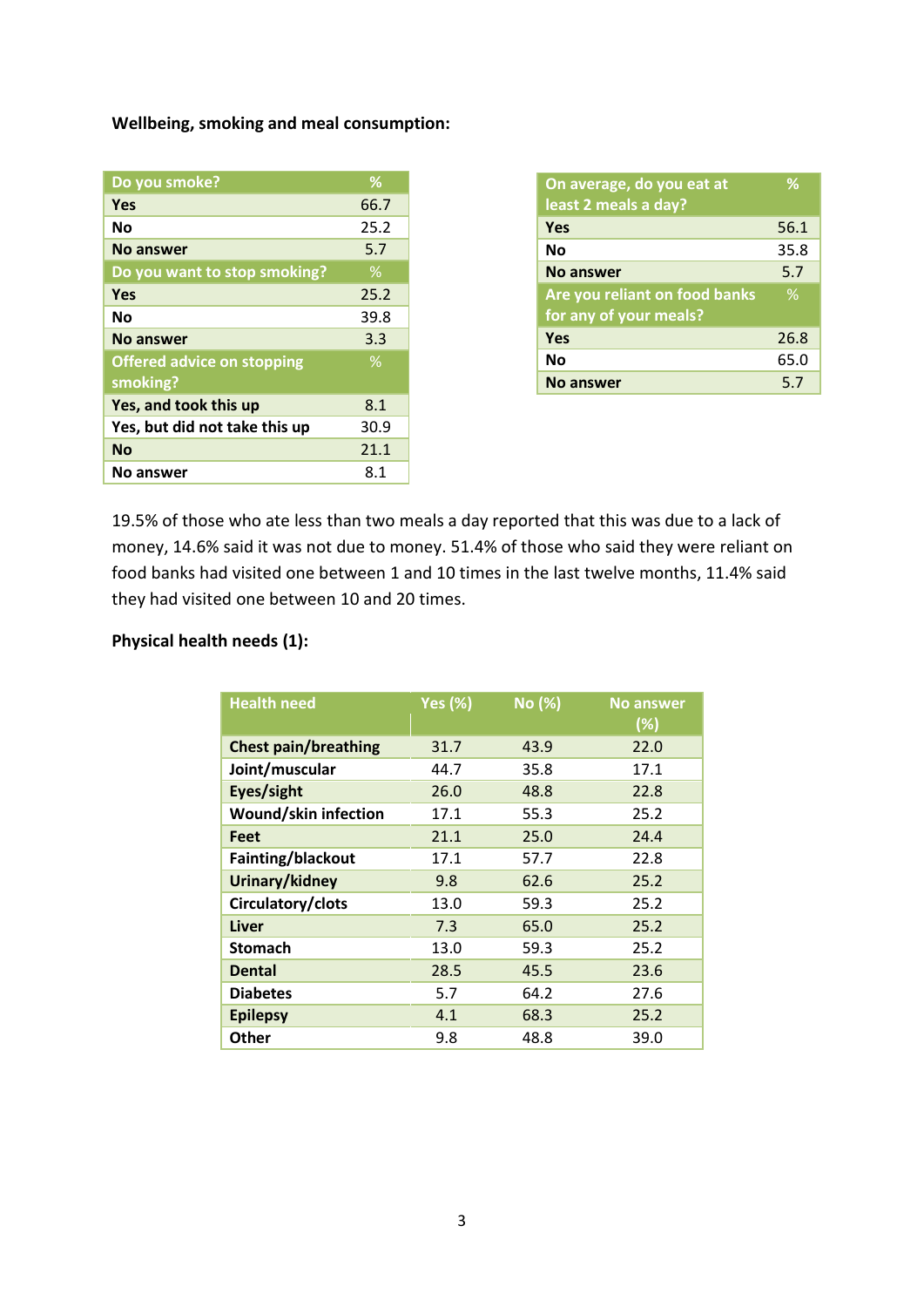#### **Physical health needs (2):**



### **Mental health needs (1):**

| <b>Mental health need</b> | <b>Yes (%)</b> | No (%) | <b>No answer</b> |
|---------------------------|----------------|--------|------------------|
|                           |                |        | (%)              |
| <b>Often stressed</b>     | 66.7           | 17.9   | 10.6             |
| <b>Often anxious</b>      | 62.6           | 21.1   | 11.4             |
| <b>Mild depression</b>    | 58.5           | 22.0   | 14.6             |
| <b>Suicidal thoughts</b>  | 23.3           | 48.0   | 17.9             |
| <b>Severe depression</b>  | 32.5           | 1.6    | 4.6              |
| Anger                     | 23.6           | 50.4   | 21.1             |
| Self-harm                 | 18.7           | 56.1   | 20.3             |
| <b>Hear voices</b>        | 8.9            | 64.2   | 22.0             |
| <b>Bi-polar</b>           | 1.6            | 20.3   | 16.3             |
| <b>PTSD</b>               | 4.1            | 19.5   | 14.6             |
| Schizophrenia             | 4.1            | 19.5   | 14.6             |
| <b>Other</b>              | 12.2           | 12.2   | 13.8             |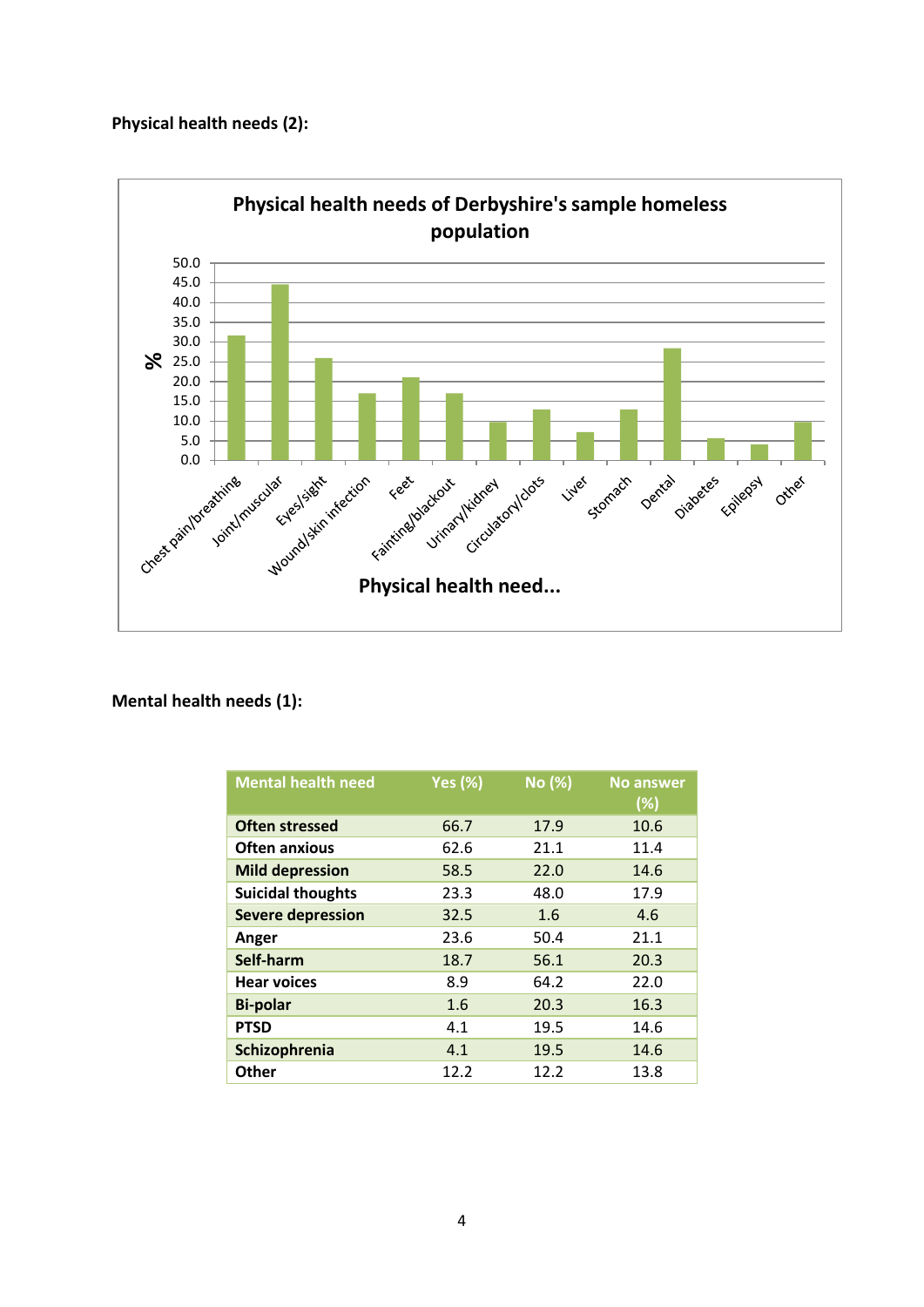#### **Mental health needs (2):**



#### **Substance use:**

22.0% of the sample reported that they used drugs or alcohol to help deal with their mental health issues, 62.6% reported that they did not use drugs or alcohol for this purpose. 28.5% of the sample reported that financial problems contributed to their mental health issues, 50.4% reported that financial problems were not contributory to their mental health issues.

#### **Substance use, alcohol:**

| Do you have or are you | ℅    |
|------------------------|------|
| recovering from an     |      |
| alcohol problem?       |      |
| <b>Yes</b>             | 13.0 |
| Νo                     | 68.3 |
| <b>No answer</b>       | 13.8 |